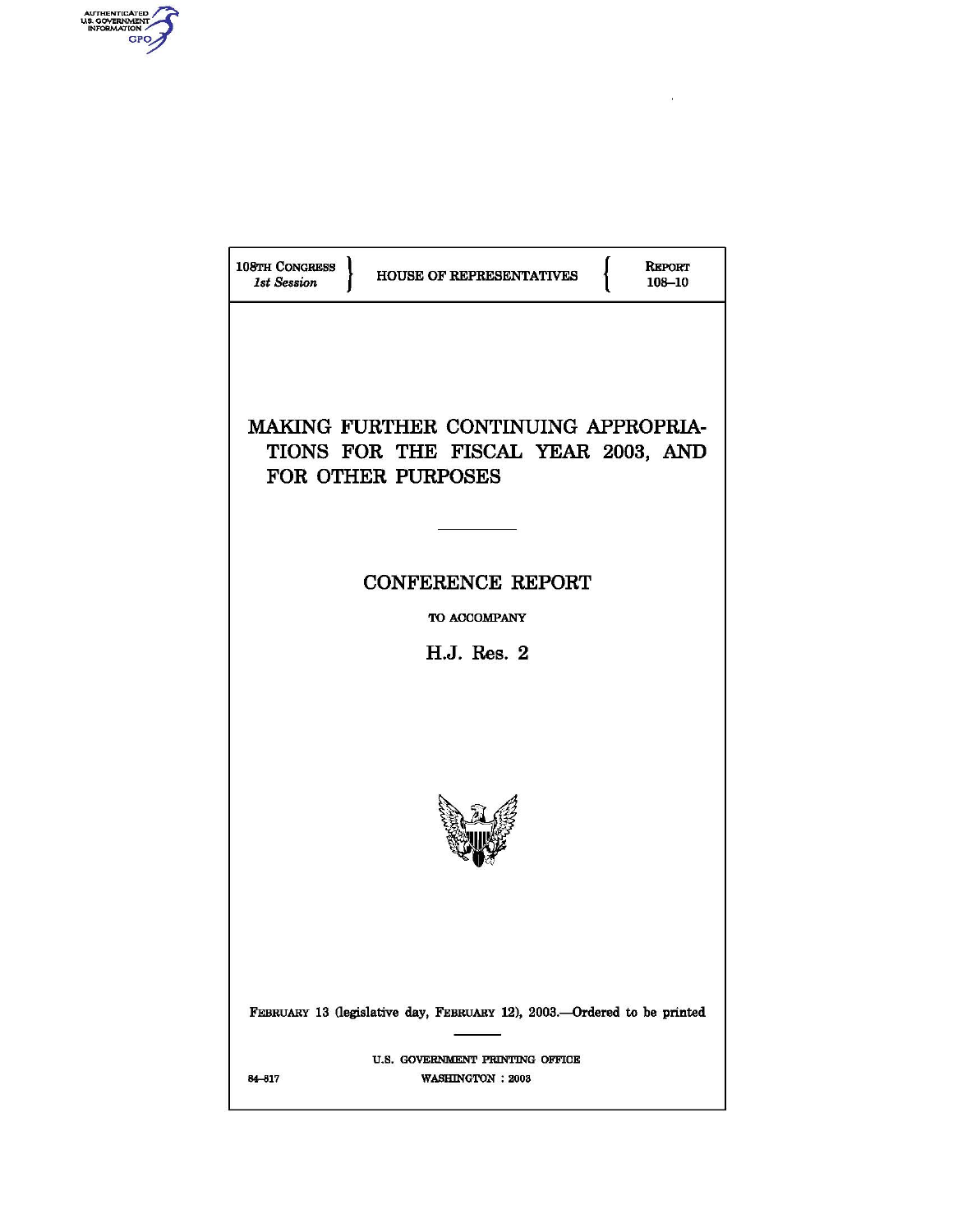| West Philadelphia YMCA, Philadelphia, PA, for educational and<br>recreational programming to serve at-risk youth<br>West Valley City in Utah for program improvement and technology | 250,000   |
|-------------------------------------------------------------------------------------------------------------------------------------------------------------------------------------|-----------|
| acquisition for an after school families program<br>Westchester Philharmonic, Hartsdale, NY, for music education pro-                                                               | 250,000   |
| grams<br>West Ed Eisenhower Regional Consortium for Science and Mathe-<br>matics, Philadelphia, PA, for statewide expansion educational                                             | 150,000   |
|                                                                                                                                                                                     | 125,000   |
|                                                                                                                                                                                     | 1,300,000 |
| grams for at risk youth                                                                                                                                                             | 500,000   |
| Westside High School, Bakersfield, California, for equipment                                                                                                                        | 20,000    |
|                                                                                                                                                                                     | 250.000   |
| Wichita Public School District for staff development<br>Wisconsin Educational Partnerships, Inc., Chippewa Falls, WI, for                                                           |           |
| a teacher professional development initiative<br>WQLN Educational Services, Erie, PA, to expand the<br>F.A.M.I.L.I.E.S. Turn onto Literacy program which emphasizes                 | 650,000   |
| entire family involvement in teaching a child to learn to read<br>YMCA of Anchorage for after-school enrichment programs for at-                                                    | 75,000    |
| risk youth                                                                                                                                                                          | 250,000   |
| YMCA of McKeesport, McKeesport, PA, to support the Teen LEAD                                                                                                                        | 50,000    |
| YMCA of Metropolitan Fort Worth, Texas, for Together Reaching                                                                                                                       |           |
| Unity Concerning Everyone (TRUCE) project<br>YMCA Safe Place Services, Louisville, Kentucky, for after school                                                                       | 440,000   |
| programs                                                                                                                                                                            | 40,000    |
| Yonkers Public Schools, Yonkers, NY, to implement smaller learn-                                                                                                                    |           |
|                                                                                                                                                                                     | 350,000   |
| Youth Alive, Inc., Louisville, Kentucky, for after school programs<br>Youth Guidance of Chicago, IL, to implement the Comer School De-                                              | 15,000    |
| YouthPlaces, Pittsburgh, PA, to expand after-school programs for<br>teenagers from high crime neighborhoods in the Sto-Rox,                                                         | 25,000    |
| Wilkinsburg, Clairton and Duquesne communities<br>YWCA of Anchorage for after-school enrichment programs for at-                                                                    | 100,000   |
| risk school children and their mothers                                                                                                                                              | 250,000   |
| YWCA of Anchorage Girls in Alaska for the Run and Girls on                                                                                                                          | 50,000    |

The conference agreement also includes \$1,000,000 for "Foundations for Learning Grants" for the promotion of school readiness through early childhood emotional and social development, as authorized under the Fund for the Improvement of Education.

The conferees have included additional funds in this line item for the Secretary to support programs and projects that address national priorities in K-12 education.

The Secretary of Education is encouraged to examine the rapidly-growing use of hand-held computer technology and the one-toone (computer-to-student) computing it offers in a school environment. Handheld computing is rapidly becoming more affordable, enhancing the cost effectiveness of this approach, especially when coupled with wireless technology.

## *Community seroice and alcohol abuse reduction programs*

The conference agreement includes \$50,000,000 for grants for community service for expelled or suspended students and \$25,000,000 for grants to reduce alcohol abuse as proposed by the Senate. H.R. 246 did not propose separate funding for these programs.